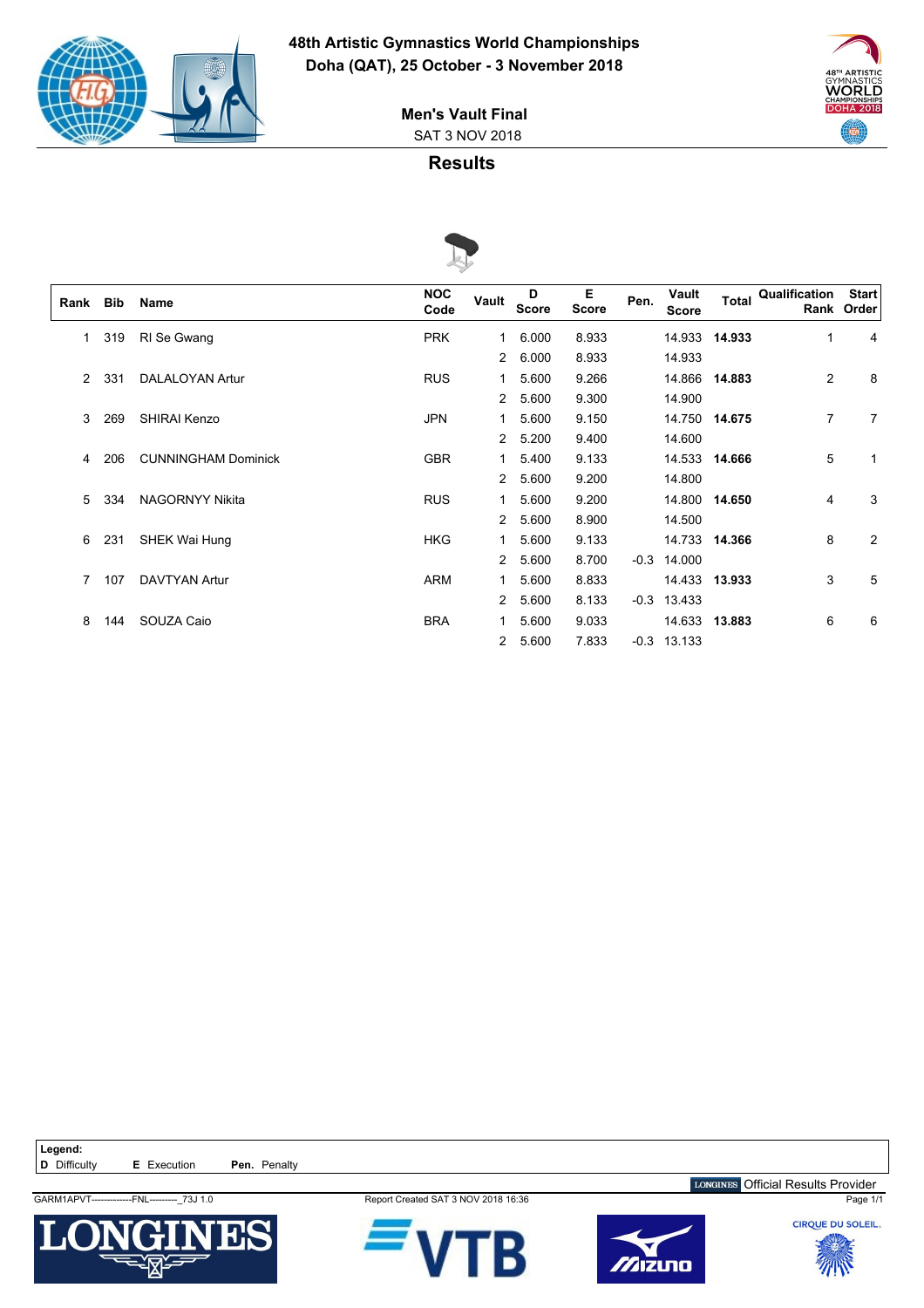

 $\sqrt{2}$ 



 SAT 3 NOV 2018 **Men's Parallel Bars Final**

# **Results**



| Rank | <b>Bib</b> | <b>Name</b>                   | <b>NOC</b><br>Code | D<br><b>Score</b> | Е<br><b>Score</b> | Pen. | Total  | Qualification | <b>Start</b><br>Rank Order |
|------|------------|-------------------------------|--------------------|-------------------|-------------------|------|--------|---------------|----------------------------|
|      | 159        | ZOU Jingyuan                  | <b>CHN</b>         | 7.000             | 9.433             |      | 16.433 | 1             | 6                          |
| 2    | 376        | <b>VERNIAIEV Oleg</b>         | <b>UKR</b>         | 6.700             | 8.891             |      | 15.591 | 2             | 5                          |
| 3    | 331        | <b>DALALOYAN Artur</b>        | <b>RUS</b>         | 6.400             | 8.966             |      | 15.366 | 5             | 8                          |
| 4    | 378        | <b>MIKULAK Samuel</b>         | <b>USA</b>         | 6.400             | 8.833             |      | 15.233 | 6             |                            |
| 5    | 155        | LIN Chaopan                   | <b>CHN</b>         | 6.400             | 8.800             |      | 15.200 | 3             | 2                          |
| 6    | 161        | CALVO MORENO Jossimar Orlando | COL                | 6.500             | 8.533             |      | 15.033 | 4             | 3                          |
|      | 330        | <b>BELYAVSKIY David</b>       | <b>RUS</b>         | 6.400             | 8.233             |      | 14.633 | 6             | 4                          |
| 8    | 216        | <b>DAUSER Lukas</b>           | <b>GER</b>         | 6.000             | 7.700             |      | 13.700 | 10            | 7                          |
|      |            |                               |                    |                   |                   |      |        |               |                            |



GARM1APPB-------------FNL---------\_73I 1.0 Report Created SAT 3 NOV 2018 18:06 Page 1/1





LONGINES Official Results Provider

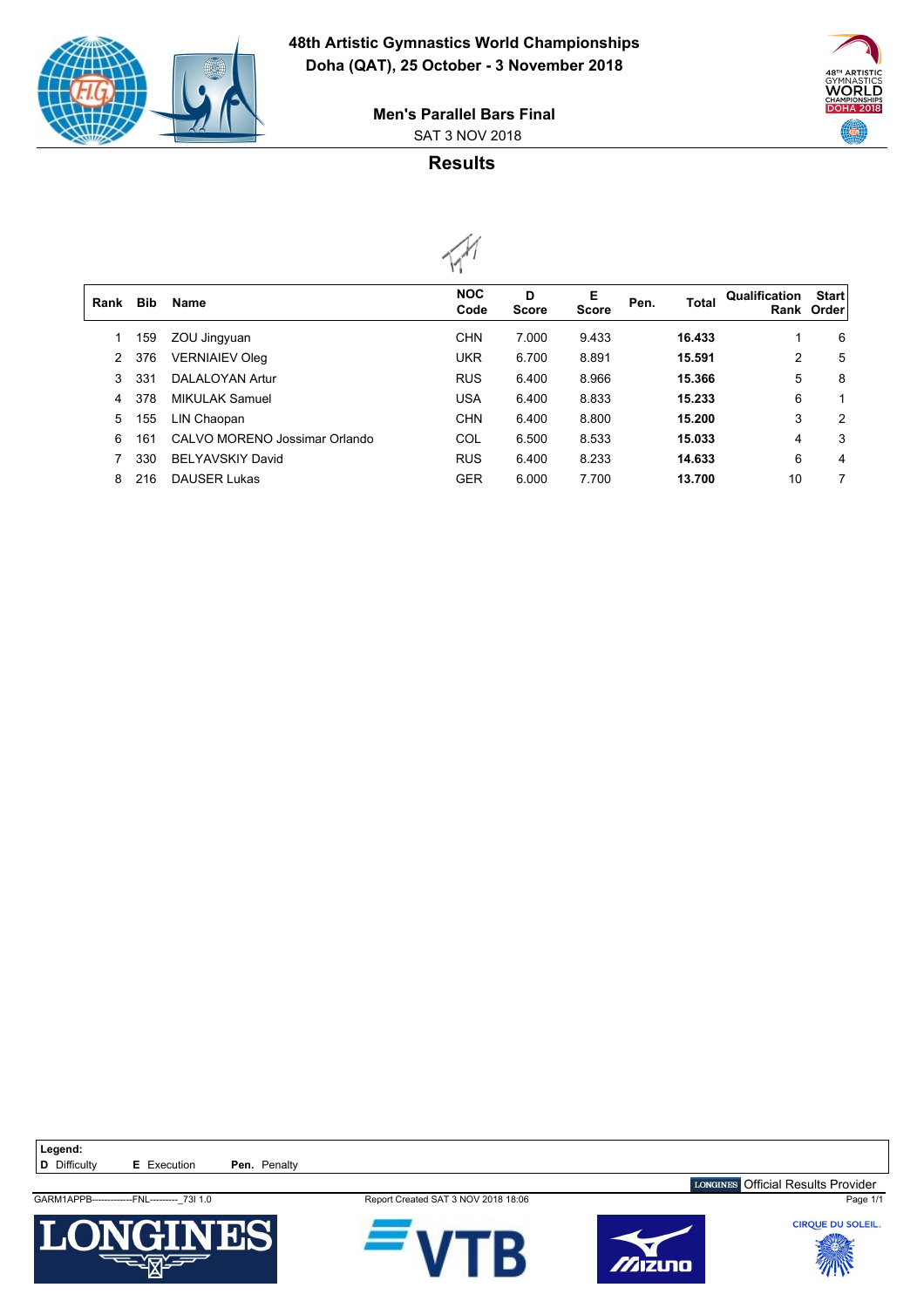

 $\sqrt{2}$ 



 SAT 3 NOV 2018 **Men's Horizontal Bar Final**

# **Results**



| Rank | <b>Bib</b> | <b>Name</b>            | <b>NOC</b><br>Code | D<br><b>Score</b> | Е<br><b>Score</b> | Pen. | <b>Total</b> | Qualification | <b>Start</b><br>Rank Order |
|------|------------|------------------------|--------------------|-------------------|-------------------|------|--------------|---------------|----------------------------|
|      | 300        | <b>ZONDERLAND Epke</b> | <b>NED</b>         | 6.800             | 8.300             |      | 15.100       | 4             | 2                          |
| 2    | 273        | <b>UCHIMURA Kohei</b>  | <b>JPN</b>         | 6.400             | 8.400             |      | 14.800       | 1             | 7                          |
| 3    | 378        | <b>MIKULAK Samuel</b>  | <b>USA</b>         | 6.100             | 8.433             |      | 14.533       | 2             | 3                          |
| 4    | 169        | <b>SRBIC Tin</b>       | <b>CRO</b>         | 6.400             | 8.100             |      | 14.500       | 5             | 5                          |
| 5    | 361        | <b>TANG Chia-Hung</b>  | <b>TPE</b>         | 6.100             | 8.166             |      | 14.266       | 7             | 1                          |
| 6    | 154        | <b>DENG Shudi</b>      | <b>CHN</b>         | 6.400             | 7.666             |      | 14.066       | 6             | 6                          |
|      | 157        | XIAO Ruoteng           | <b>CHN</b>         | 6.100             | 7.800             |      | 13.900       | 3             | 4                          |
| 8    | 331        | <b>DALALOYAN Artur</b> | <b>RUS</b>         | 5.200             | 7.466             |      | 12.666       | 8             | 8                          |
|      |            |                        |                    |                   |                   |      |              |               |                            |

Legend:<br>**D** Difficulty **E** Execution **Pen.** Penalty



GARM1APHB-------------FNL---------\_73I 1.0 Report Created SAT 3 NOV 2018 19:26 Page 1/1





LONGINES Official Results Provider

CIRQUE DU SOLEIL.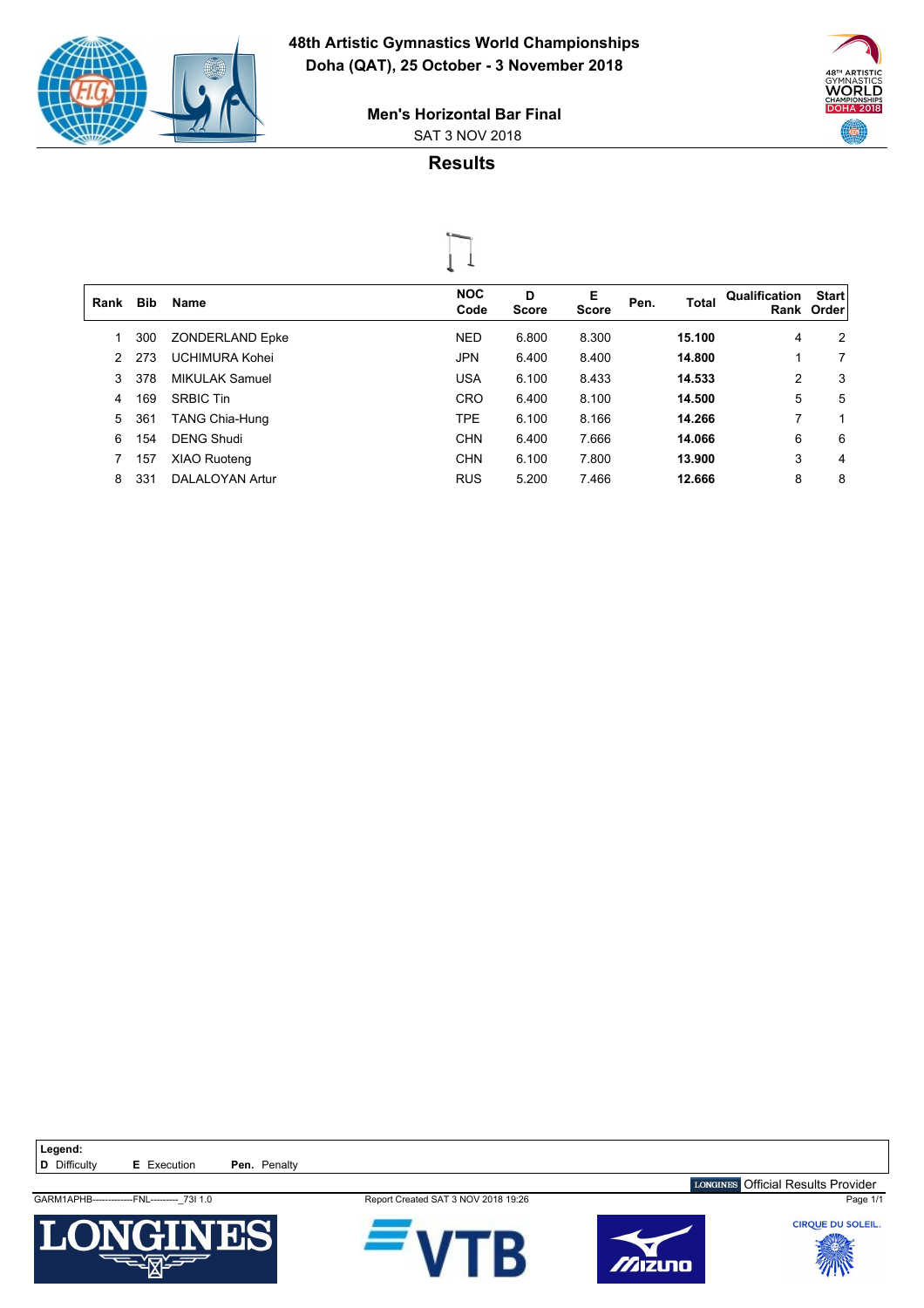

 $\sqrt{2}$ 



 SAT 3 NOV 2018 **Women's Balance Beam Final**

## **Results**



|      |            |                             | $\sim$             |                   |                   |        |              |               |                            |
|------|------------|-----------------------------|--------------------|-------------------|-------------------|--------|--------------|---------------|----------------------------|
| Rank | <b>Bib</b> | <b>Name</b>                 | <b>NOC</b><br>Code | D<br><b>Score</b> | Е<br><b>Score</b> | Pen.   | <b>Total</b> | Qualification | <b>Start</b><br>Rank Order |
|      | 548        | LIU Tingting                | <b>CHN</b>         | 6.300             | 8.233             |        | 14.533       | 8             | 8                          |
| 2    | 543        | <b>PADURARIU Anne-Marie</b> | CAN                | 6.000             | 8.100             |        | 14.100       | 5             | 5                          |
| 3    | 756        | <b>BILES Simone</b>         | <b>USA</b>         | 6.200             | 7.400             |        | 13.600       | 1             |                            |
| 4    | 523        | <b>DERWAEL Nina</b>         | <b>BEL</b>         | 5.400             | 8.066             |        | 13.466       | 6             | 4                          |
| 5    | 538        | <b>BLACK Elsabeth</b>       | CAN                | 4.800             | 8.233             |        | 13.033       | 7             | 2                          |
| 6    | 757        | <b>EAKER Kara</b>           | <b>USA</b>         | 6.200             | 6.733             | $-0.1$ | 12.833       | 2             | 6                          |
|      | 676        | <b>WEVERS Sanne</b>         | <b>NED</b>         | 5.300             | 7.366             |        | 12.666       | 4             | 7                          |
| 8    | 551        | ZHANG Jin                   | <b>CHN</b>         | 5.300             | 6.200             |        | 11.500       | 3             | 3                          |
|      |            |                             |                    |                   |                   |        |              |               |                            |

Legend:<br>**D** Difficulty **E** Execution **Pen.** Penalty

GARW1APBB-------------FNL---------\_73I 1.0 Report Created SAT 3 NOV 2018 17:20 Page 1/1









LONGINES Official Results Provider